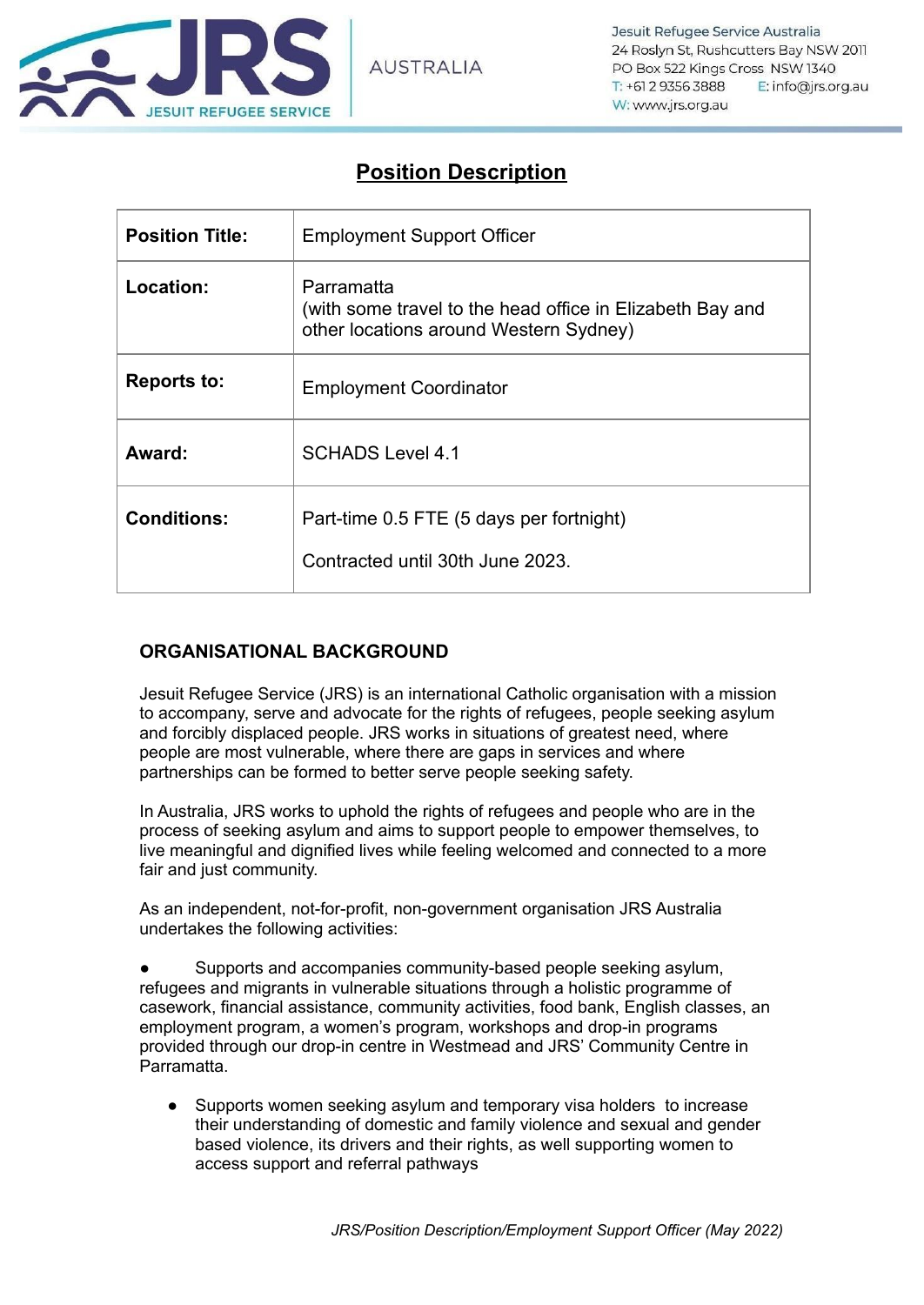- Supports and accompanies people seeking asylum who are held at detention facilities across Australia and those who have been in detention in the past or who have been transferred from Manus Island or Nauru.
- Raises awareness with young people and others in the community through schools, parishes, community centres and other stakeholders about forced displacement, social justice, human rights, the situation of people seeking asylum in Australia, the barriers that they face, and ways to get involved.
- Undertakes research and advocacy with and on behalf of people seeking asylum, refugees and migrants in vulnerable situations in Australia in order to advise government and non-government organisations (NGOs) on policy and program responses.
- Supports JRS projects and activities overseas, for example, through regional and international advocacy and campaigns.

## **POSITION OVERVIEW**

JRS Australia requires an experienced employment support officer with a passion for and a commitment to breaking down barriers to work for marginalised peoples, in this case, people seeking asylum and migrants in vulnerable situations.

The JRS Employment Support Officer position will work with the Employment Project Coordinator and is responsible for providing job readiness and job seeking support to clients with a diverse range of qualifications and/or experiences. The Employment Support Officer will work 1:1 with JRS clients to develop job plans, find training opportunities, and facilitate pathways to sustainable employment.

## **KEY TASKS AND RESPONSIBILITIES**

#### **Employment Support**

- Supports clients on a one-to-one basis to review skills, access training and develop job plans and goals
- Assists clients with preparing a resume, job seeking and interview techniques
- Supports clients to develop tailor made job plans based on individual needs to support clients to secure and maintain a job
- Offers additional support to clients who need support with work-readiness, including access to English classes, training, and greater knowledge of Australian workplace practices.
- Embodies JRS' mission of accompaniment in all dealings with clients.
- Maintains accurate electronic and paper records, including case notes and records of financial and material assistance provided.
- Other tasks as determined in consultation with the line manager.

#### **Volunteers and Community Centre Activities**

● Assists with the day-to-day running of drop-in activities at JRS.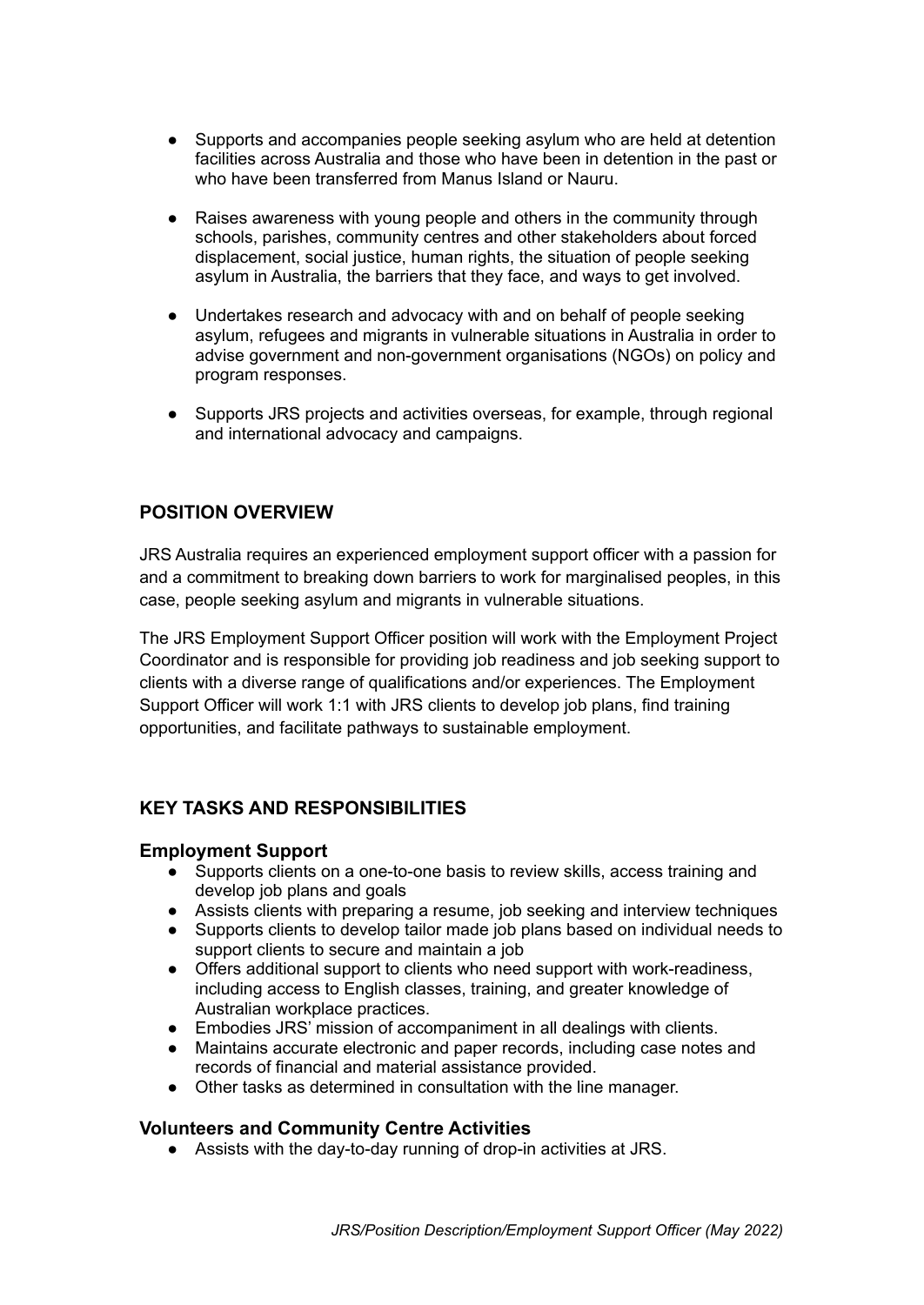● Assists with community development projects and other support services as needed.

## **Information and reporting**

- Keeps confidential client records and data stored in the JRS database.
- Provides quarterly stats and reports based on funders reporting guidelines.
- Provides quarterly stats and reports to the JRS Board.
- Provides statistics and information to JRS' Policy, Advocacy and Communications team

#### **Networking and Advocacy**

- Establishes productive working relationships and liaises with other service providers in the sector.
- Advocates for the rights and support needs of refugees, people seeking asylum and migrants in vulnerable situations through the appropriate channels, including by gathering statistics, case studies and any other data requested by JRS staff, JRS partners, our funders or others as directed by the Employment Coordinator .

## **Philosophy, Mission and Values**

- Understand and demonstrate the Mission and Values of JRS on a day-to-day basis; respect, hope, dignity, solidarity, hospitality, justice and participation.
- Adhere to the policies and procedures of JRS.
- Adhere to the JRS and the Australian Jesuit Province Code of Conduct.
- Work closely with the relevant people in all of the Jesuit ministries to ensure that Ignatian spirituality is fostered.
- Behave in a culturally and linguistically sensitive manner that respects everyone regardless of their background, gender, sexuality, ethnicity, migration status, religion, ability or any other ground.
- Provide and promote an environment of mutual respect, dignity and fairness free from discrimination, harassment, victimisation, bullying and violence – to ensure that acceptable standards of conduct are maintained at all times and take appropriate action if unacceptable conduct is observed.

## **Occupational Health and Safety**

- Comply with the requirements of relevant Work, Health and Safety (or Occupational, Health and Safety) Acts and related procedures developed by the JRS.
- Work in a manner that considers duty of care for self and others and be safety conscious at all times.
- Report inappropriate behaviours which endanger self or others including bullying and other harassing behaviours / incidents.

## **Quality Assurance and Continuous Improvement**

- Attend relevant meetings, workshops, conferences and training, as required.
- Become familiar with, and follow JRS and the Jesuit Province's quality and standard policies, procedures and management instructions.
- Be open to new ways of doing things that enhance working in an environment that is inclusive and that subscribes to the Ignatian way.
- Strive for continuous improvement in the quality system and work practices by being alert to opportunities for improvement.
- Maintain confidentiality in relation to clients, staff and volunteer issues and all JRS' programs.